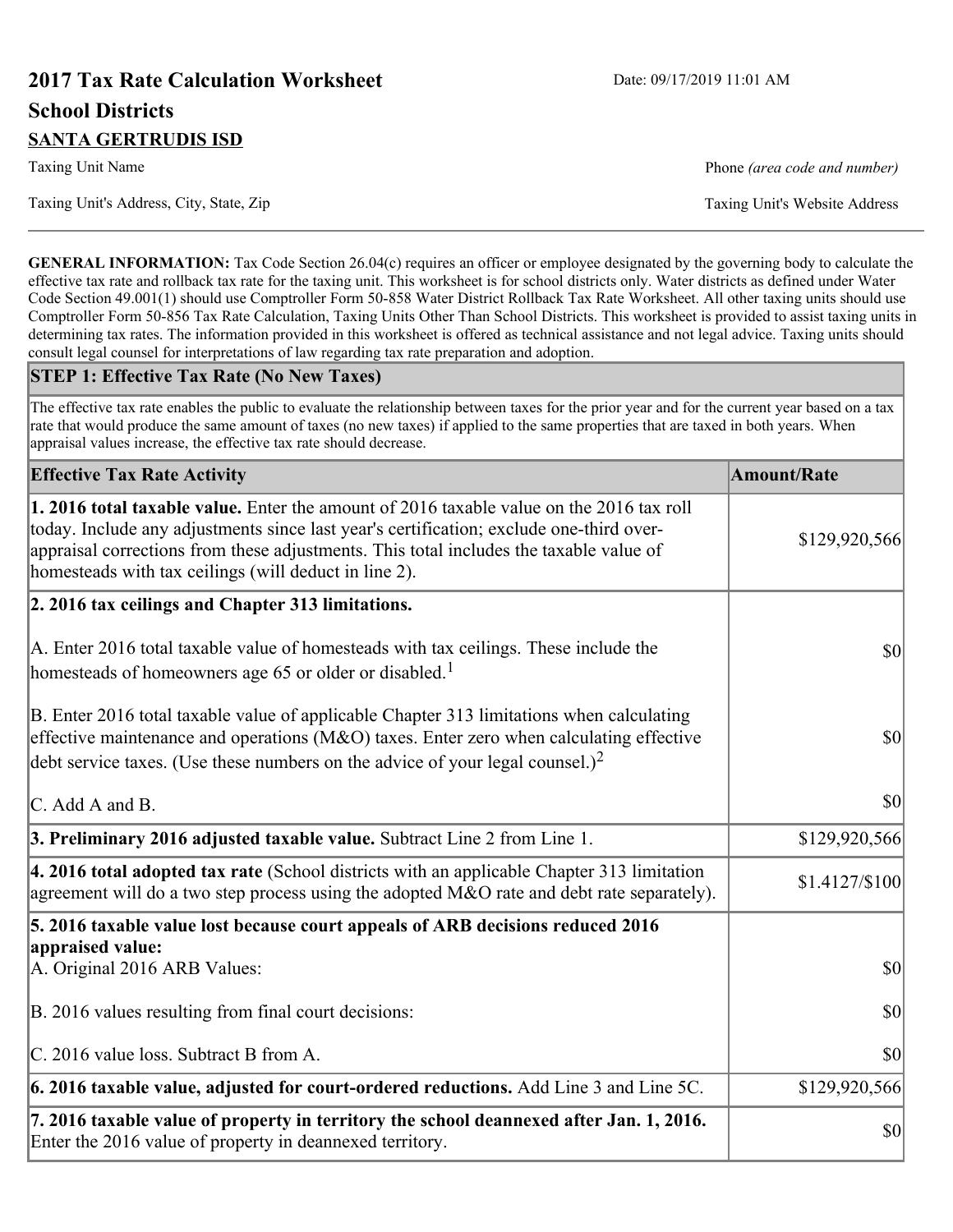| 8. 2016 taxable value lost because property first qualified for an exemption in 2017.<br>Note that lowering the amount or percentage of an existing exemption does not create a new<br>exemption or reduce taxable value. If the school district increased an original exemption, use<br>the difference between the original exempted amount and the increased exempted amount.<br>Do not include value lost due to freeport or goods-in-transit exemptions. |               |
|--------------------------------------------------------------------------------------------------------------------------------------------------------------------------------------------------------------------------------------------------------------------------------------------------------------------------------------------------------------------------------------------------------------------------------------------------------------|---------------|
| A. Absolute exemptions. Use 2016 market value:                                                                                                                                                                                                                                                                                                                                                                                                               | \$498         |
| B. Partial exemptions. 2017 exemption amount or 2017 percentage exemption times 2016<br>value:                                                                                                                                                                                                                                                                                                                                                               | \$0           |
| C. Value loss: Add A and B.                                                                                                                                                                                                                                                                                                                                                                                                                                  | \$498         |
| 9. 2016 taxable value lost because property first qualified for agricultural appraisal (1-<br>d or 1-d-1), timber appraisal, recreational/scenic appraisal or public access airport<br>special appraisal in 2017. Use only properties that qualified in 2017 for the first time; do<br>not use properties that qualified in 2016.                                                                                                                            |               |
| A. 2016 market value:                                                                                                                                                                                                                                                                                                                                                                                                                                        | $ 10\rangle$  |
| B. 2017 productivity or special appraised value:                                                                                                                                                                                                                                                                                                                                                                                                             | \$0           |
| C. Value loss. Subtract B from A.                                                                                                                                                                                                                                                                                                                                                                                                                            | $ 10\rangle$  |
| <b>10. Total adjustments for lost value.</b> Add Lines 7, 8C and 9C.                                                                                                                                                                                                                                                                                                                                                                                         | \$498         |
| 11. 2016 adjusted taxable value. Subtract Line 10 from Line 6.                                                                                                                                                                                                                                                                                                                                                                                               | \$129,920,068 |
| <b>12. Adjusted 2016 taxes.</b> Multiply Line 4 by Line 11 and divide by \$100.                                                                                                                                                                                                                                                                                                                                                                              | \$1,835,380   |
| [13. Taxes refunded for years preceding tax year 2016. Enter the amount of taxes refunded<br>by the district for tax years preceding tax year 2016. Types of refunds include court<br>decisions, corrections and payment errors. Do not include refunds for tax year 2016. This<br>line applies only to tax years preceding tax year 2016.                                                                                                                   | $ 10\rangle$  |
| 14. Adjusted 2016 taxes with refunds. Add Lines 12 and 13.                                                                                                                                                                                                                                                                                                                                                                                                   | \$1,835,380   |
| 15. Total 2017 taxable value on the 2017 certified appraisal roll today. This value<br>includes only certified values and includes the total taxable value of homesteads with tax<br>ceilings (will deduct in Line 17). These homesteads include homeowners age 65 or older or<br>disabled.                                                                                                                                                                  |               |
| A. Certified values only: <sup>3</sup>                                                                                                                                                                                                                                                                                                                                                                                                                       | \$113,406,204 |
| <b>B. Pollution control and energy storage exemption:</b> Deduct the value of property<br>exempted for the current tax year for the first time as pollution control or energy storage<br>system property:                                                                                                                                                                                                                                                    | $\delta$ -0   |
|                                                                                                                                                                                                                                                                                                                                                                                                                                                              | \$113,406,204 |
| <b>C. Total value.</b> Subtract B from A.                                                                                                                                                                                                                                                                                                                                                                                                                    |               |
| 16. Total value of properties under protest or not included on certified appraisal roll.                                                                                                                                                                                                                                                                                                                                                                     |               |
| A. 2017 taxable value of properties under protest. The chief appraiser certifies a list of                                                                                                                                                                                                                                                                                                                                                                   |               |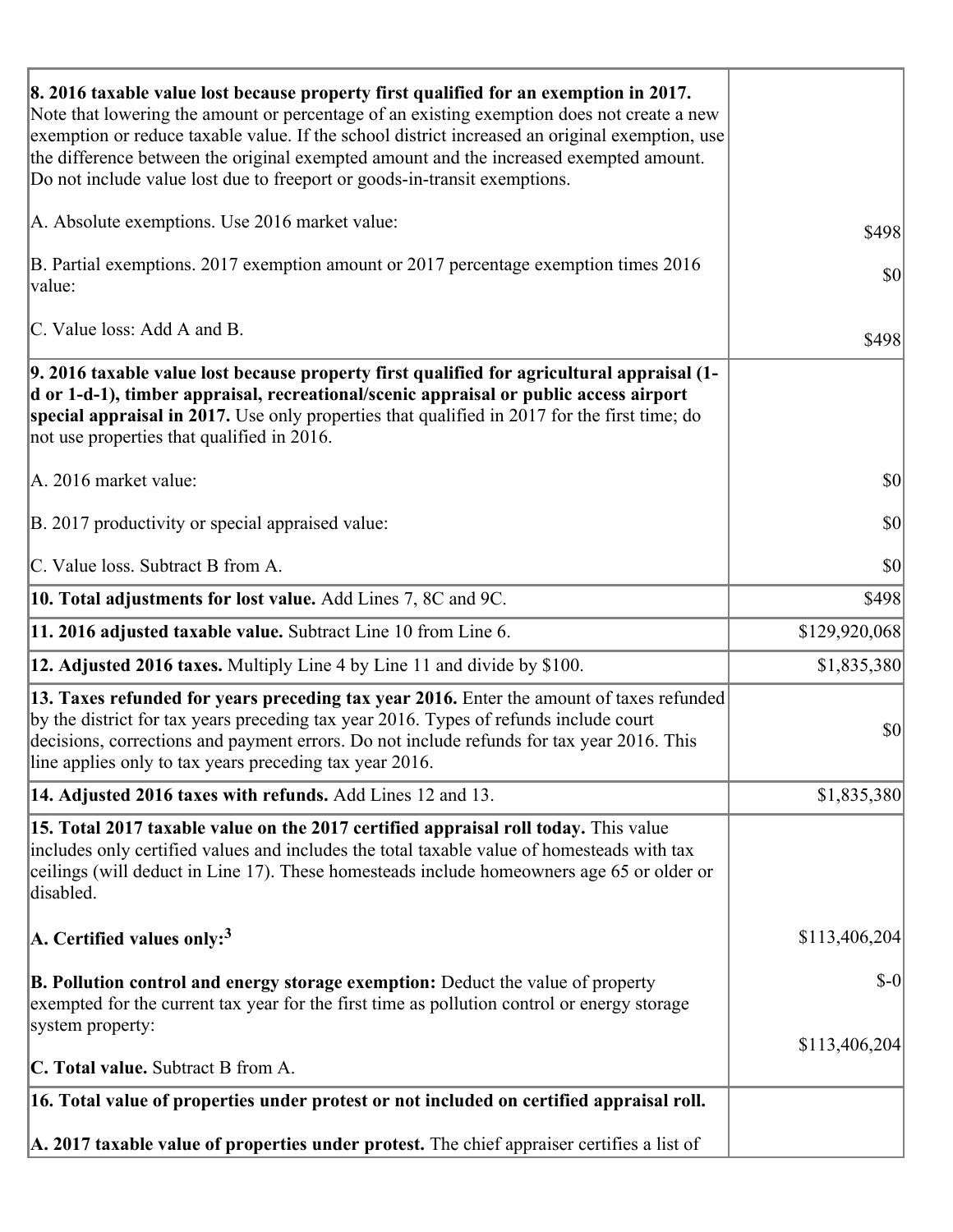| properties still under ARB protest. The list shows the appraisal district's value and the<br>taxpayer's claimed value, if any, or an estimate of the value if the taxpayer wins. For each of<br>the properties under protest, use the lowest of these values. Enter the total value.                                                                                                                                                                                                                                                                                                                                                                                                                      | \$2,145,190    |
|-----------------------------------------------------------------------------------------------------------------------------------------------------------------------------------------------------------------------------------------------------------------------------------------------------------------------------------------------------------------------------------------------------------------------------------------------------------------------------------------------------------------------------------------------------------------------------------------------------------------------------------------------------------------------------------------------------------|----------------|
| B. 2017 value of properties not under protest or included on certified appraisal roll.<br>The chief appraiser gives school districts a list of those taxable properties that the chief<br>appraiser knows about, but are not included in the appraisal roll certification. These<br>properties are not on the list of properties that are still under protest. On this list of<br>properties, the chief appraiser includes the market value, appraised value and exemptions for<br>the preceding year and a reasonable estimate of the market value, appraised value and<br>exemptions for the current year. Use the lower market, appraised or taxable value (as<br>appropriate). Enter the total value. | <b>\$0</b>     |
| C. Total value under protest or not certified: Add A and B.                                                                                                                                                                                                                                                                                                                                                                                                                                                                                                                                                                                                                                               | \$2,145,190    |
| 17. 2017 tax ceilings and Chapter 313 limitations.<br>A. Enter 2017 total taxable value of homesteads with tax ceilings. These include the<br>homesteads of homeowners age 65 or older or disabled. <sup>4</sup>                                                                                                                                                                                                                                                                                                                                                                                                                                                                                          | <b>\$0</b>     |
| B. Enter 2017 total taxable value of applicable Chapter 313 limitations when<br>calculating effective M&O taxes. Enter zero when calculating effective debt service taxes.<br>(Use these numbers on the advice of your legal counsel.) <sup>5</sup>                                                                                                                                                                                                                                                                                                                                                                                                                                                       | $ 10\rangle$   |
| C. Add A and B.                                                                                                                                                                                                                                                                                                                                                                                                                                                                                                                                                                                                                                                                                           | \$0            |
| 18. 2017 total taxable value. Add Lines 15C and 16C. Subtract Line 17C.                                                                                                                                                                                                                                                                                                                                                                                                                                                                                                                                                                                                                                   | \$115,551,394  |
| 19. Total 2017 taxable value of properties in territory annexed after Jan. 1, 2016.<br>Include both real and personal property. Enter the 2017 value of property in territory<br>annexed by the school district.                                                                                                                                                                                                                                                                                                                                                                                                                                                                                          | \$0            |
| 20. Total 2017 taxable value of new improvements and new personal property located<br>in new improvements. New means the item was not on the appraisal roll in 2016. New<br>additions to existing improvements may be included if the appraised value can be<br>determined. New personal property in a new improvement must have been brought into the<br>school district after Jan. 1, 2016, and be located in a new improvement.                                                                                                                                                                                                                                                                        | \$102,190      |
| 21. Total adjustments to the 2017 taxable value. Add Lines 19 and 20.                                                                                                                                                                                                                                                                                                                                                                                                                                                                                                                                                                                                                                     | \$102,190      |
| $ 22.2017$ adjusted taxable value. Subtract Line 21 from Line 18.                                                                                                                                                                                                                                                                                                                                                                                                                                                                                                                                                                                                                                         | \$115,449,204  |
| <b>23. 2017 effective tax rate.</b> Divide Line 14 by Line 22 and multiply by $$100$ .                                                                                                                                                                                                                                                                                                                                                                                                                                                                                                                                                                                                                    | \$1.5897/\$100 |
| 24. 2017 effective tax rate for ISDs with Chapter 313 Limitations. Add together the<br>effective tax rates for M&O and debt service for those school districts that participate in an<br>applicable Chapter 313 limitations agreement.                                                                                                                                                                                                                                                                                                                                                                                                                                                                    | \$0/\$100      |

<sup>1</sup>Tex. Tax Code Section  $26.012(14)$ 

<sup>2</sup>Tex. Tax Code Section 26.012(6)

 $3$ Tex. Tax Code Section 26.012(6)

 ${}^{4}$ Tex. Tax Code Section 26.012(6)(A)(i)

 ${}^{5}$ Tex. Tax Code Section 26.012(6)(A)(ii)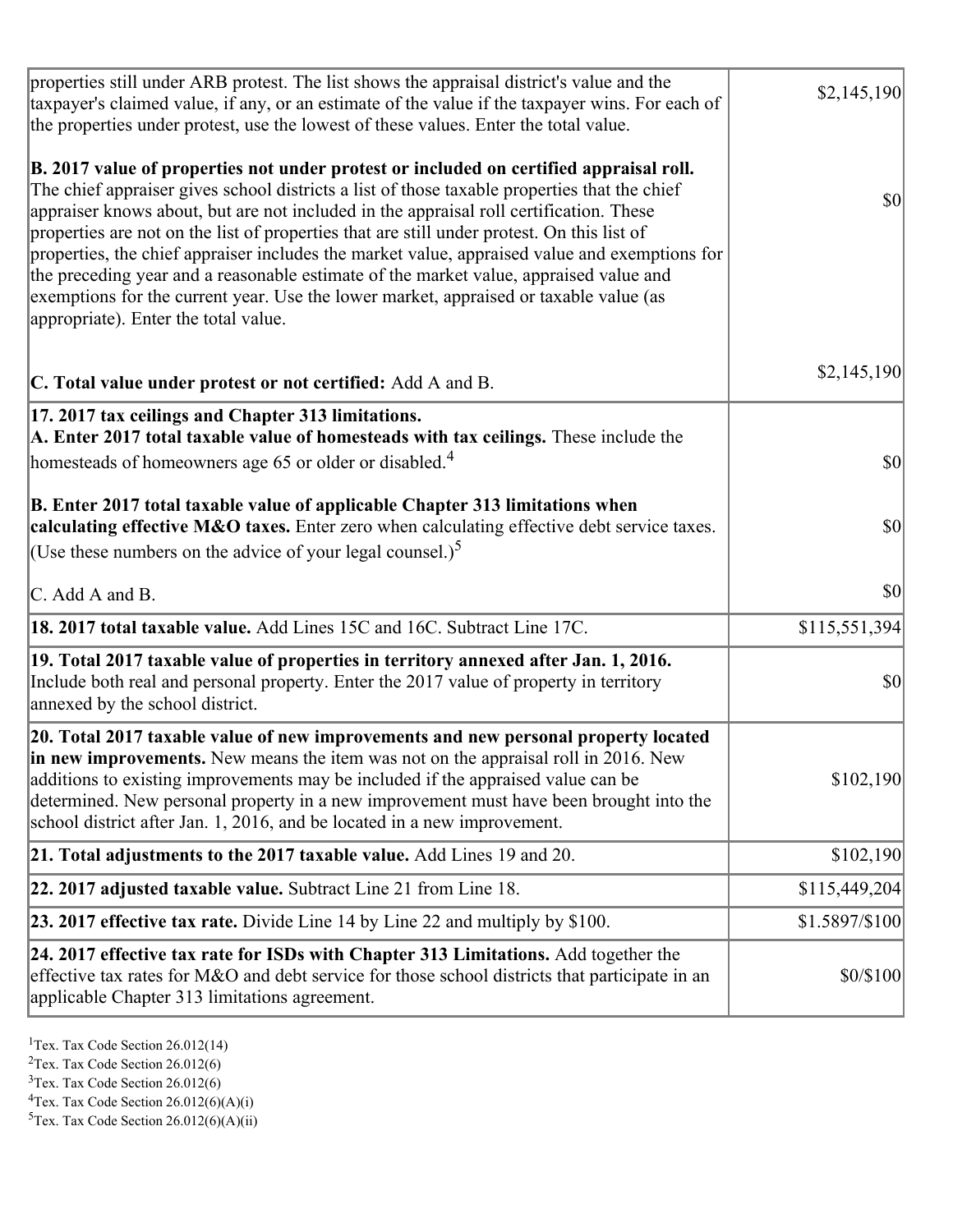## **STEP 2: Rollback Tax Rate**

Most school districts calculate a rollback tax rate that is split into two separate rates:

- 1. **Maintenance and Operations (M&O):** School districts must use the lesser amount of the following methods to calculate the M&O rate:
	- Four cents (\$0.04) PLUS current year's compression rate multiplied by \$1.50 (usually \$1) PLUS any additional cents approved by voters at a 2006 or subsequent rollback election; OR
	- Current year $i/\frac{1}{2}$ s compression rate multiplied by six cents (usually four cents) PLUS effective M&O rate which includes school formula funding calculations.<sup>6</sup>
- 2. **Debt:** The debt tax rate includes the debt service necessary to pay the school district's debt payments in the coming year. This rate accounts for principal and interest on bonds and other debt secured by property tax revenue.

In most cases the rollback tax rate exceeds the effective tax rate, but occasionally decreases in a school district's debt service will cause the effective tax rate to be higher than the rollback tax rate.

| <b>Rollback Tax Rate Activity</b>                                                                                                                                                                                                                                                                                                                                       | <b>Amount/Rate</b> |
|-------------------------------------------------------------------------------------------------------------------------------------------------------------------------------------------------------------------------------------------------------------------------------------------------------------------------------------------------------------------------|--------------------|
| 25. Maintenance and operations (M&O) tax rate. Enter \$1.50 OR the 2005 adopted<br>M&O rate if voters approved a rate higher than \$1.50.                                                                                                                                                                                                                               | \$1.5000/\$100     |
| $26.$ Multiply line 25 times $0.6667$                                                                                                                                                                                                                                                                                                                                   | \$1.0001/\$100     |
| 27. 2017 rollback M&O rate. Use the lesser of the M&O rate as calculated in Tax Code<br>Section $26.08(n)(2)(A)$ and (B).                                                                                                                                                                                                                                               | \$1.0401/\$100     |
| 28. Total 2017 debt to be paid with property tax revenue.<br>Debt means the interest and principal that will be paid on debts that:<br>$(1)$ Are paid by property taxes,<br>$(2)$ Are secured by property taxes,<br>$(3)$ Are scheduled for payment over a period longer than one year, and<br>$(4)$ Are not classified in the school district's budget as M&O expenses |                    |
| A. Debt includes contractual payments to other school districts that have incurred debt on<br>behalf of this school district, if those debts meet the four conditions above. Include only<br>amounts that will be paid from property tax revenue. Do not include appraisal district budget<br>payments. Enter debt amount:                                              | \$661,300          |
| B. Subtract unencumbered fund amount used to reduce total debt.                                                                                                                                                                                                                                                                                                         | $ 10\rangle$       |
| C. Subtract state aid received for paying principal and interest on debt for facilities through<br>the existing debt allotment program and/or instructional facilities allotment program.                                                                                                                                                                               | \$275,000          |
| D. Adjust debt: Subtract B and C from A.                                                                                                                                                                                                                                                                                                                                | \$386,300          |
| 29. Certified 2016 excess debt collections. Enter the amount certified by the collector.                                                                                                                                                                                                                                                                                | \$28,317           |
| 30. Adjusted 2017 debt. Subtract line 29 from line 28D.                                                                                                                                                                                                                                                                                                                 | \$357,983          |
| 31. Certified 2017 anticipated collection rate. Enter the rate certified by the collector. If<br>the rate is 100 percent or greater, enter 100 percent.                                                                                                                                                                                                                 | 94.00%             |
| 32. 2017 debt adjusted for collections. Divide line 30 by line 31.                                                                                                                                                                                                                                                                                                      | \$380,833          |
| 33. 2017 total taxable value. Enter amount on line 18.                                                                                                                                                                                                                                                                                                                  | \$115,551,394      |
| 34. 2017 debt tax rate. Divide line 32 by line 33 and multiply by \$100.                                                                                                                                                                                                                                                                                                | \$0.3295/\$100     |
| 35. 2017 rollback tax rate. Adds lines 27 and 34.                                                                                                                                                                                                                                                                                                                       | \$1.3696/\$100     |